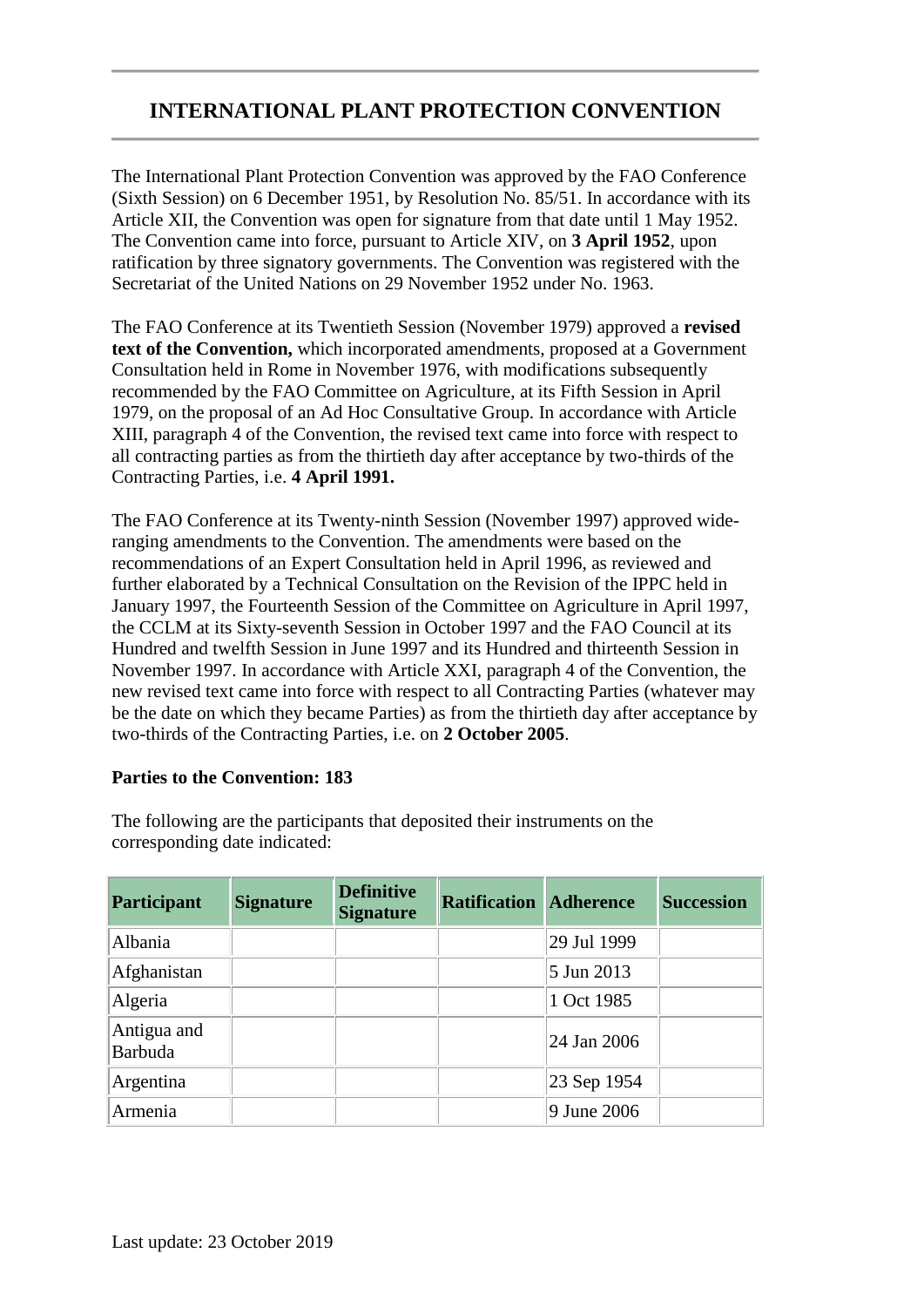| Participant                           | <b>Signature</b> | <b>Definitive</b><br><b>Signature</b> | <b>Ratification Adherence</b> |             | <b>Succession</b> |
|---------------------------------------|------------------|---------------------------------------|-------------------------------|-------------|-------------------|
| Australia <sup>1</sup>                | 30 Apr 1952      |                                       | 27 Aug 1952                   |             |                   |
| Austria                               | 6 Dec 1951       |                                       | 22 Oct 1952                   |             |                   |
| Azerbaijan                            |                  |                                       |                               | 18 Aug 2000 |                   |
| <b>Bahamas</b>                        |                  |                                       |                               | 19 Sep 1997 |                   |
| Bahrain                               |                  |                                       |                               | 29 Mar 1971 |                   |
| Bangladesh                            |                  |                                       |                               | 1 Sep 1978  |                   |
| <b>Barbados</b>                       |                  |                                       |                               | 6 Dec 1976  |                   |
| <b>Belarus</b>                        |                  |                                       |                               | 21 Feb 2005 |                   |
| Belgium                               | 6 Dec 1951       |                                       | 22 Jul 1952                   |             |                   |
| <b>Belize</b>                         |                  |                                       |                               | 14 May 1987 |                   |
| Benin                                 |                  |                                       |                               | 12 Oct 2010 |                   |
| <b>Bhutan</b>                         |                  |                                       |                               | 20 Jun 1994 |                   |
| Bolivia,<br>Plurinational<br>State of |                  |                                       |                               | 27 Oct 1960 |                   |
| Bosnia and<br>Herzegovina             |                  |                                       |                               | 30 Jul 2003 |                   |
| <b>Botswana</b>                       |                  |                                       |                               | 24 Jun 2009 |                   |
| <b>Brazil</b>                         | 6 Dec 1951       |                                       | 14 Sep 1961                   |             |                   |
| Bulgaria                              |                  |                                       |                               | 8 Nov 1991  |                   |
| <b>Burkina Faso</b>                   |                  |                                       |                               | 8 Jun 1995  |                   |
| Burundi                               |                  |                                       |                               | 3 Apr 2006  |                   |
| Cambodia                              |                  |                                       |                               | 10 Jun 1952 |                   |
| Cameroon                              |                  |                                       |                               | 5 Apr 2006  |                   |
| Canada                                | 6 Dec 1951       |                                       | 10 Jul 1953                   |             |                   |
| Cape Verde                            |                  |                                       |                               | 19 Mar 1980 |                   |
| Central<br>African<br>Republic        |                  |                                       |                               | 27 Oct 2004 |                   |
| Chad                                  |                  |                                       |                               | 15 Mar 2004 |                   |
| Chile                                 |                  | 3 April<br>1952                       |                               |             |                   |
| China <sup>2</sup>                    |                  |                                       |                               | 20 Oct 2005 |                   |

<sup>&</sup>lt;sup>1</sup> Extended to Nauru and Norfolk Island on 9 August 1954.

<u>.</u>

<sup>&</sup>lt;sup>2</sup> In accordance with the Basic Law of the Hong Kong Special Administrative Region of the PRC and the Basic Law of the Macao Special Administrative Region of the PRC, the Government of the PRC decides that new revised text of the International Plant Protection Convention applies to the Macao Special Administrative Region of the PRC. Unless otherwise notified by the Government of the PRC, the Convention shall not apply to the Hong Kong Special Administrative Region of the PRC.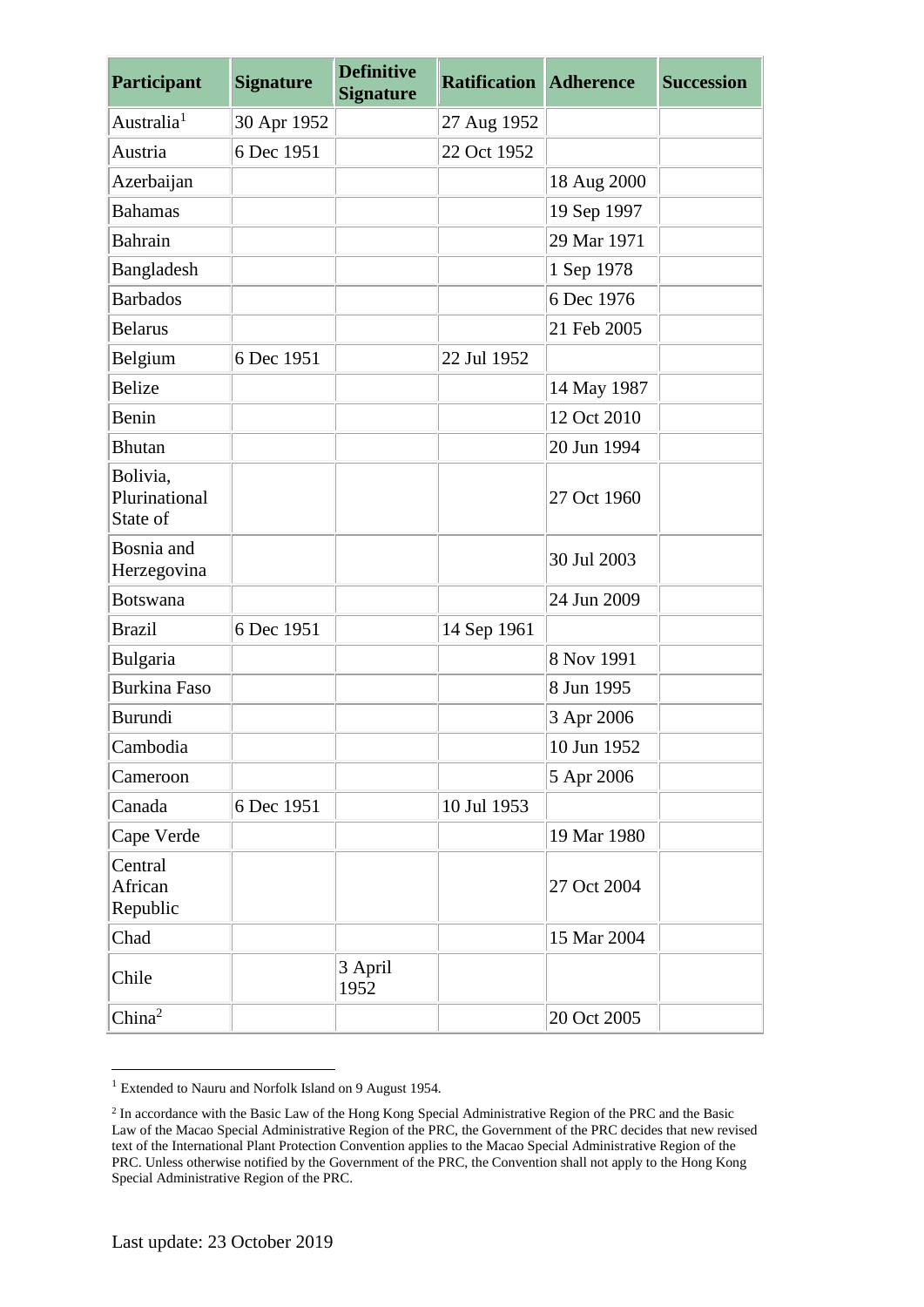| <b>Participant</b>                             | <b>Signature</b> | <b>Definitive</b><br><b>Signature</b> | <b>Ratification Adherence</b> |             | <b>Succession</b> |
|------------------------------------------------|------------------|---------------------------------------|-------------------------------|-------------|-------------------|
| Colombia                                       | 29 Apr 1952      |                                       | 26 Jan 1970                   |             |                   |
| Comoros                                        |                  |                                       |                               | 17 Jan 2007 |                   |
| Congo                                          |                  |                                       |                               | 14 Dec 2004 |                   |
| Cook Islands                                   |                  |                                       |                               | 2 Dec 2004  |                   |
| Costa Rica                                     | 28 Apr 1952      |                                       | 23 Jul 1973                   |             |                   |
| Côte d'Ivoire                                  |                  |                                       |                               | 17 Dec 2004 |                   |
| Croatia                                        |                  |                                       |                               | 14 May 1999 |                   |
| Cuba                                           | 6 Dec 1951       |                                       | 14 Apr 1976                   |             |                   |
| Cyprus                                         |                  |                                       | 11 Feb 1999                   |             |                   |
| Czech<br>Republic $3$                          |                  |                                       |                               | 5 Aug 1983  |                   |
| Democratic<br>People's<br>Republic of<br>Korea |                  |                                       |                               | 25 Aug 2003 |                   |
| Democratic<br>Republic of the<br>Congo         |                  |                                       |                               | 4 May 2015  |                   |
| Denmark <sup>4</sup>                           | 6 Dec 1951       |                                       | 13 Feb 1953                   |             |                   |
| Djibouti                                       |                  |                                       |                               | 25 Mar 2008 |                   |
| Dominica                                       |                  |                                       |                               | 30 Mar 2006 |                   |
| Dominican<br>Republic                          |                  |                                       |                               | 20 Jun 1952 |                   |
| Ecuador                                        | 12 Mar<br>1952   |                                       | 9 May 1956                    |             |                   |
| Egypt                                          | 6 Dec 1951       |                                       | 22 Jul 1953                   |             |                   |
| El Salvador                                    | 6 Dec 1951       |                                       | 12 Feb 1953                   |             |                   |
| Equatorial<br>Guinea                           |                  |                                       |                               | 27 Aug 1991 |                   |
| Eritrea                                        |                  |                                       |                               | 6 Apr 2001  |                   |
| Estonia                                        |                  |                                       |                               | 7 Dec 2000  |                   |
| Eswatini                                       |                  |                                       |                               | 12 Jul 2005 |                   |
| Ethiopia                                       |                  |                                       |                               | 20 Jun 1977 |                   |

<sup>3</sup> Czechoslovakia ceased to exist on 31 December 1992. On 6 April 1994, the Director-General received from the Minister of Foreign Affairs of the Czech Republic a notification stating that "*In conformity with the valid principles of international law and to the extent defined by it, the Czech Republic, as a successor State to the Czech and Slovak Federal Republic, considers itself bound as of January 1, 1993, i.e. the date of the dissolution of the Czech and Slovak Federal Republic, by the multilateral international treaties to which the Czech and Slovak Republic was a party on that date. This includes reservations and declarations to their provisions made earlier by the Czech and Slovak Federal Republic.*"

<sup>4</sup> Until further notice, the new revised text of the Convention (1997) shall not apply to the Faeroe Islands and Greenland.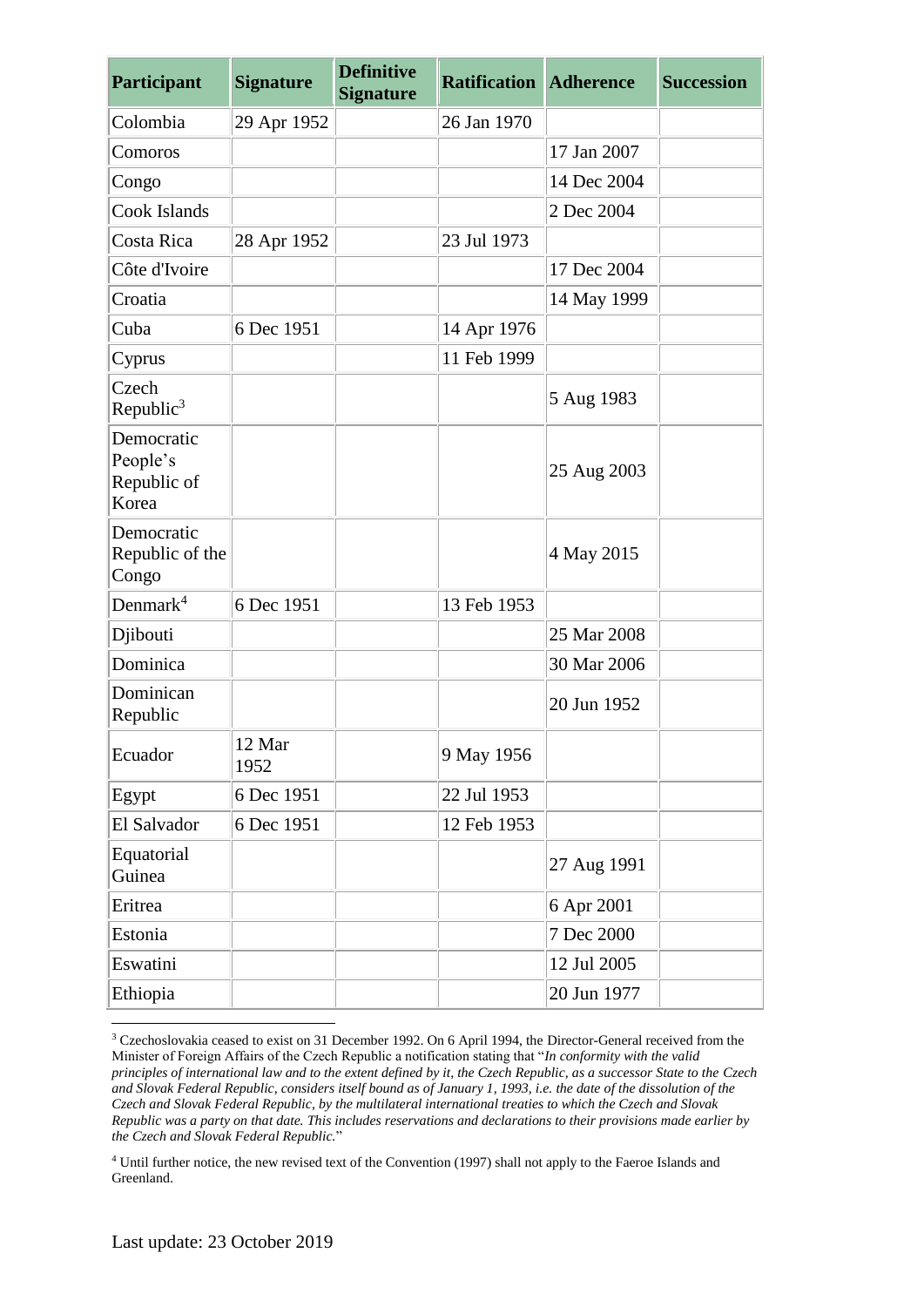| <b>Participant</b>                           | <b>Signature</b> | <b>Definitive</b><br><b>Signature</b> | <b>Ratification</b> | <b>Adherence</b> | <b>Succession</b> |
|----------------------------------------------|------------------|---------------------------------------|---------------------|------------------|-------------------|
| European<br>Union,<br>Member<br>Organization |                  |                                       |                     | 6 Oct 2005       |                   |
| Fiji                                         |                  |                                       |                     | 10 Aug 2005      |                   |
| Finland                                      |                  |                                       |                     | 22 Jun 1960      |                   |
| France                                       | 6 Dec 1951       |                                       | 20 Aug 1957         |                  |                   |
| Gabon                                        |                  |                                       |                     | 23 April 2008    |                   |
| Gambia                                       |                  |                                       |                     | 17 Nov 2016      |                   |
| Georgia                                      |                  |                                       |                     | 8 March 2007     |                   |
| Germany <sup>5</sup>                         | 30 Apr 1952      |                                       | 3 May 1957          |                  |                   |
| Ghana                                        |                  |                                       |                     | 22 Feb 1991      |                   |
| Greece                                       |                  |                                       |                     | 9 Dec 1954       |                   |
| Grenada                                      |                  |                                       |                     | 27 Nov1985       |                   |
| Guatemala                                    | 23 Apr 1952      |                                       | 25 May 1955         |                  |                   |
| Guinea                                       |                  |                                       |                     | 22 May 1991      |                   |
| Guinea-Bissau                                |                  |                                       |                     | 24 Oct 2007      |                   |
| Guyana                                       |                  |                                       |                     | 31 Aug 1970      |                   |
| Haiti                                        |                  |                                       |                     | 6 Nov 1970       |                   |
| Honduras                                     |                  |                                       |                     | 30 Jul 2003      |                   |
| Hungary                                      |                  |                                       |                     | 17 May 1960      |                   |
| Iceland                                      |                  |                                       |                     | 11 Apr 2005      |                   |
| India                                        | 30 Apr 1952      |                                       | 9 Jun 1952          |                  |                   |
| Indonesia                                    | 6 Dec 1951       |                                       | 21 Jun 1977         |                  |                   |
| Iran (Islamic<br>Republic of)                |                  |                                       |                     | 18 Sep 1972      |                   |
| Iraq                                         |                  |                                       |                     | 1 Jul 1954       |                   |
| Ireland                                      | 6 Dec 1951       |                                       | 31 Mar 1955         |                  |                   |
| Israel                                       | 6 Dec 1951       |                                       | 3 Sep 1956          |                  |                   |
| Italy                                        | 2 Feb 1952       |                                       | 3 Aug 1955          |                  |                   |
| Jamaica                                      |                  |                                       |                     | 24 Nov 1969      |                   |

<sup>5</sup> On 3 October 1990, the German Democratic Republic acceded to the Federal Republic of Germany. As a consequence, the German Democratic Republic has ceased to exist. In a message of the same day addressed to Heads of State and Government, the Federal Chancellor of the Federal Republic of Germany stated: "*Now that German unity has been established, we shall discuss with the contracting parties concerned the international treaties of the German Democratic Republic with a view to regulating their continued application, adjustment or expiry, taking into account protection of confidence, the interests of the states concerned and the contractual obligations of the Federal Republic of Germany, as well as the principles of a free, democratic basic order governed by the rule of law, and respecting the competence of the European Union*". The former German Democratic Republic had adhered to the Convention on 4 December 1974.

1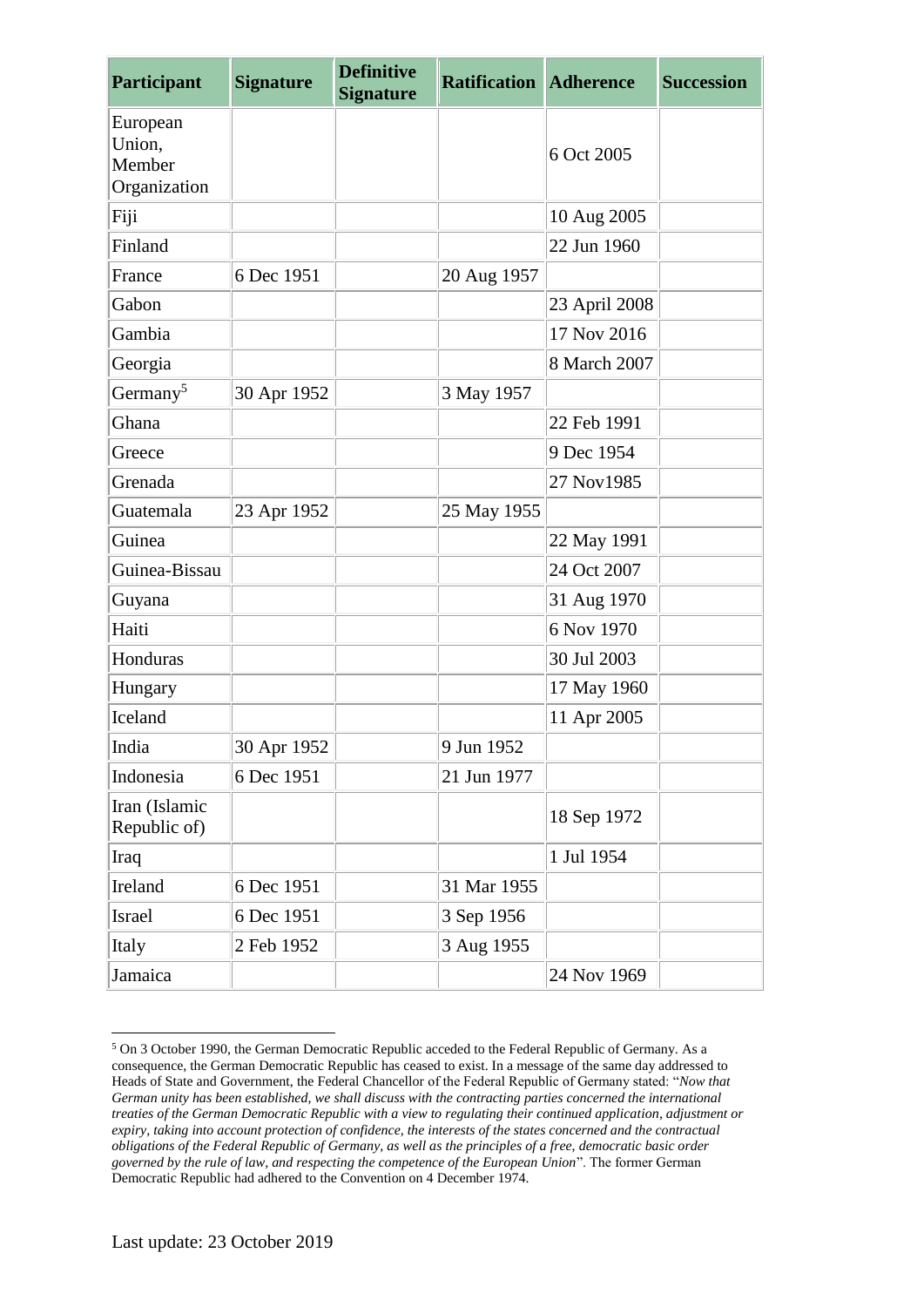| Participant                            | <b>Signature</b> | <b>Definitive</b><br><b>Signature</b> | <b>Ratification Adherence</b> |             | <b>Succession</b> |
|----------------------------------------|------------------|---------------------------------------|-------------------------------|-------------|-------------------|
| Japan                                  | 6 Dec 1951       |                                       | 11 Aug 1952                   |             |                   |
| Jordan                                 |                  |                                       |                               | 24 Apr 1970 |                   |
| Kazakhstan                             |                  |                                       |                               | 13 Sep 2010 |                   |
| Kenya                                  |                  |                                       |                               | 7 May 1974  |                   |
| Korea,<br>Republic of                  |                  |                                       |                               | 8 Dec 1953  |                   |
| Kuwait                                 |                  |                                       |                               | 12 Sep 2007 |                   |
| Kyrgyzstan                             |                  |                                       |                               | 11 Dec 2003 |                   |
| Lao People's<br>Democratic<br>Republic |                  |                                       |                               | 28 Feb 1955 |                   |
| Latvia                                 |                  |                                       |                               | 18 Aug 2003 |                   |
| Lebanon                                |                  |                                       |                               | 18 Sep 1970 |                   |
| Lesotho                                |                  |                                       |                               | 24 Oct 2013 |                   |
| Liberia                                |                  |                                       |                               | 2 Jul 1986  |                   |
| Libya                                  |                  |                                       |                               | 9 Jul 1970  |                   |
| Lithuania                              |                  |                                       |                               | 12 Jan 2000 |                   |
| Luxembourg                             | 16 Jan 1952      |                                       | 13 Jan 1955                   |             |                   |
| Madagascar                             |                  |                                       |                               | 24 May 2006 |                   |
| Malawi                                 |                  |                                       |                               | 21 May 1974 |                   |
| Malaysia                               |                  |                                       |                               | 17 May 1991 |                   |
| Maldives                               |                  |                                       |                               | 3 Oct 2006  |                   |
| Mali                                   |                  |                                       |                               | 31 Aug 1987 |                   |
| Malta                                  |                  |                                       |                               | 13 May 1975 |                   |
| Mauritania                             |                  |                                       |                               | 29 Apr 2002 |                   |
| Mauritius                              |                  |                                       |                               | 11 Jun 1971 |                   |
| Mexico                                 |                  |                                       |                               | 26 May 1976 |                   |
| Micronesia<br>(Federated<br>States of) |                  |                                       |                               | 6 July 2007 |                   |
| Moldova,<br>Republic of                |                  |                                       |                               | 25 Jan 2001 |                   |
| Mongolia                               |                  |                                       |                               | 26 May 2009 |                   |
| Montenegro                             |                  |                                       |                               | 27 Jul 2009 |                   |
| Morocco                                |                  |                                       |                               | 12 Oct 1972 |                   |
| Mozambique                             |                  |                                       |                               | 15 May 2008 |                   |
| Myanmar                                |                  |                                       |                               | 26 May 2006 |                   |
| Namibia                                |                  |                                       |                               | 23 Feb 2007 |                   |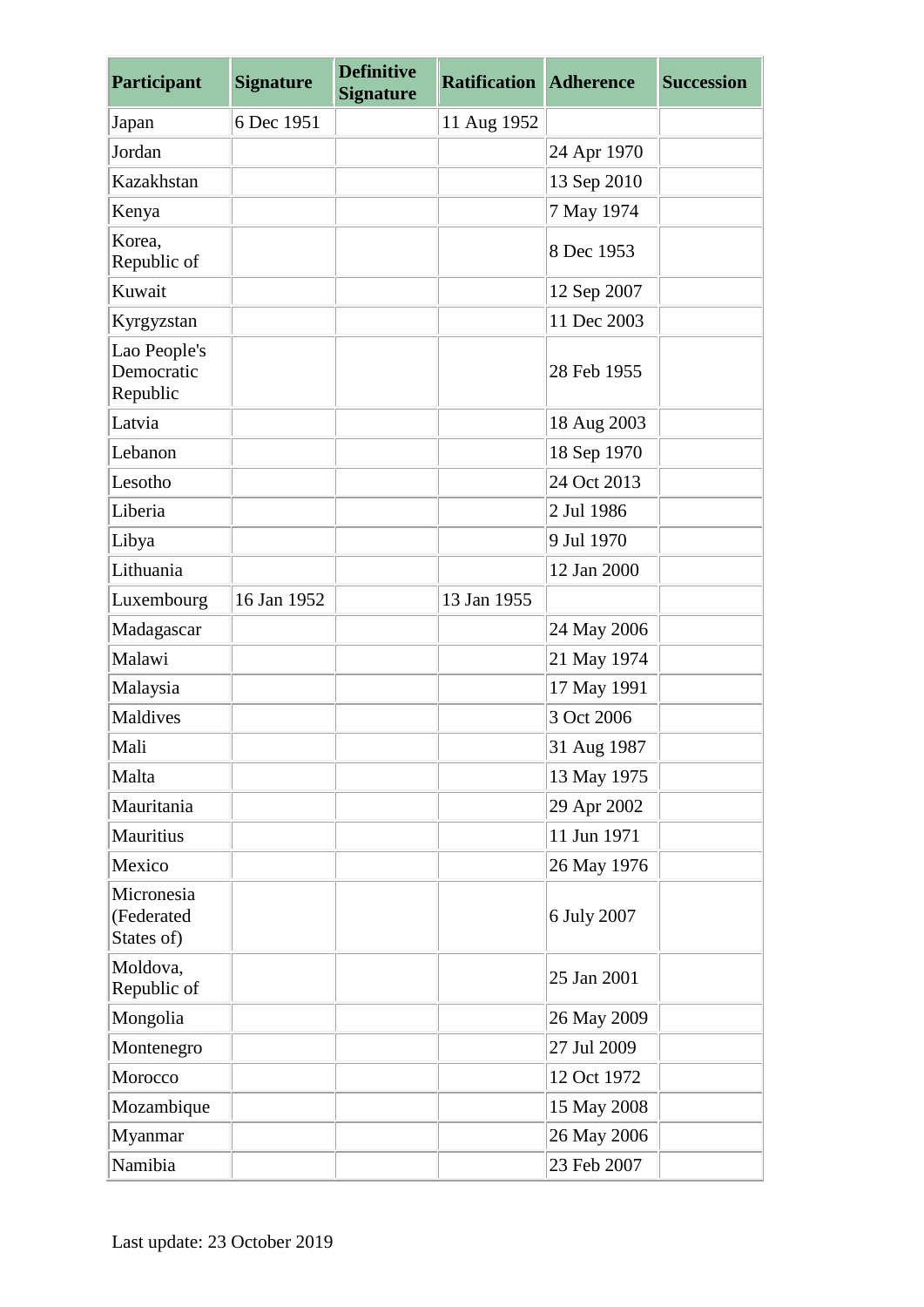| Participant              | <b>Signature</b> | <b>Definitive</b><br><b>Signature</b> | <b>Ratification Adherence</b> |             | <b>Succession</b> |
|--------------------------|------------------|---------------------------------------|-------------------------------|-------------|-------------------|
| Nepal                    |                  |                                       |                               | 8 May 2006  |                   |
| Netherlands              | 6 Dec 1951       |                                       | 29 Oct 1954                   |             |                   |
| New Zealand              | 6 Dec 1951       |                                       | 16 Sep 1952                   |             |                   |
| Nicaragua                |                  |                                       |                               | 2 Aug 1956  |                   |
| Niger                    |                  |                                       |                               | 4 Jun 1985  |                   |
| Nigeria                  |                  |                                       |                               | 17 Aug 1993 |                   |
| Niue                     |                  |                                       |                               | 27 Oct 2005 |                   |
| Norway                   |                  |                                       |                               | 23 Apr 1956 |                   |
| Oman                     |                  |                                       |                               | 23 Jan 1989 |                   |
| Pakistan                 |                  |                                       |                               | 10 Nov 1954 |                   |
| Palau                    |                  |                                       |                               | 23 Jun 2006 |                   |
| Panama                   |                  |                                       |                               | 14 Feb 1968 |                   |
| Papua New<br>Guinea      |                  |                                       |                               | 1 Jun 1976  |                   |
| Paraguay                 |                  |                                       |                               | 5 Apr 1968  |                   |
| Peru                     |                  |                                       |                               | 1 Jul 1975  |                   |
| Philippines              | 6 Dec 1951       |                                       | 3 Dec 1953                    |             |                   |
| Poland                   |                  |                                       |                               | 29 May 1996 |                   |
| Portugal                 | 6 Dec 1951       |                                       |                               | 20 Oct 1955 |                   |
| Qatar                    |                  |                                       |                               | 8 Jun 2006  |                   |
| Romania                  |                  |                                       |                               | 17 Nov 1971 |                   |
| Russian<br>Federation    |                  |                                       |                               | 24 Apr 1956 |                   |
| Rwanda                   |                  |                                       |                               | 26 Aug 2008 |                   |
| Samoa                    |                  |                                       |                               | 2 Mar 2005  |                   |
| Sao Tome and<br>Principe |                  |                                       |                               | 7 Apr 2006  |                   |
| Saudi Arabia             |                  |                                       |                               | 7 Aug 2000  |                   |
| Senegal                  |                  |                                       |                               | 3 Mar 1975  |                   |
| Serbia <sup>6</sup>      |                  |                                       |                               |             | 27 Apr 1992       |
| Seychelles               |                  |                                       |                               | 31 Oct 1996 |                   |

<sup>6</sup> On 26 September 2002, the Director-General received a notification of succession from the Federal Republic of Yugoslavia, as a successor State of the Socialist Federal Republic of Yugoslavia. Subsequently, on 6 February 2003, the Director-General received a new notification informing him that the name "Federal Republic of Yugoslavia" had been changed to "Serbia and Montenegro". On 12 June 2006, the Director-General received a further notification informing him that the Republic of Serbia was continuing the membership of "Serbia and Montenegro" in FAO and all its organs, on the basis of Article 60 of the Constitutional Charter of Serbia and Montenegro, activated by the Declaration of Independence adopted by the National Assembly of Montenegro on 3 June 2006, and that the name "Republic of Serbia" was to be used instead of the name "Serbia and Montenegro". Consequently, the Republic of Serbia is considered a party to the IPPC as of 27 April 1992, date on which the then Federal Republic of Yugoslavia assumed responsibility for its international relations.

1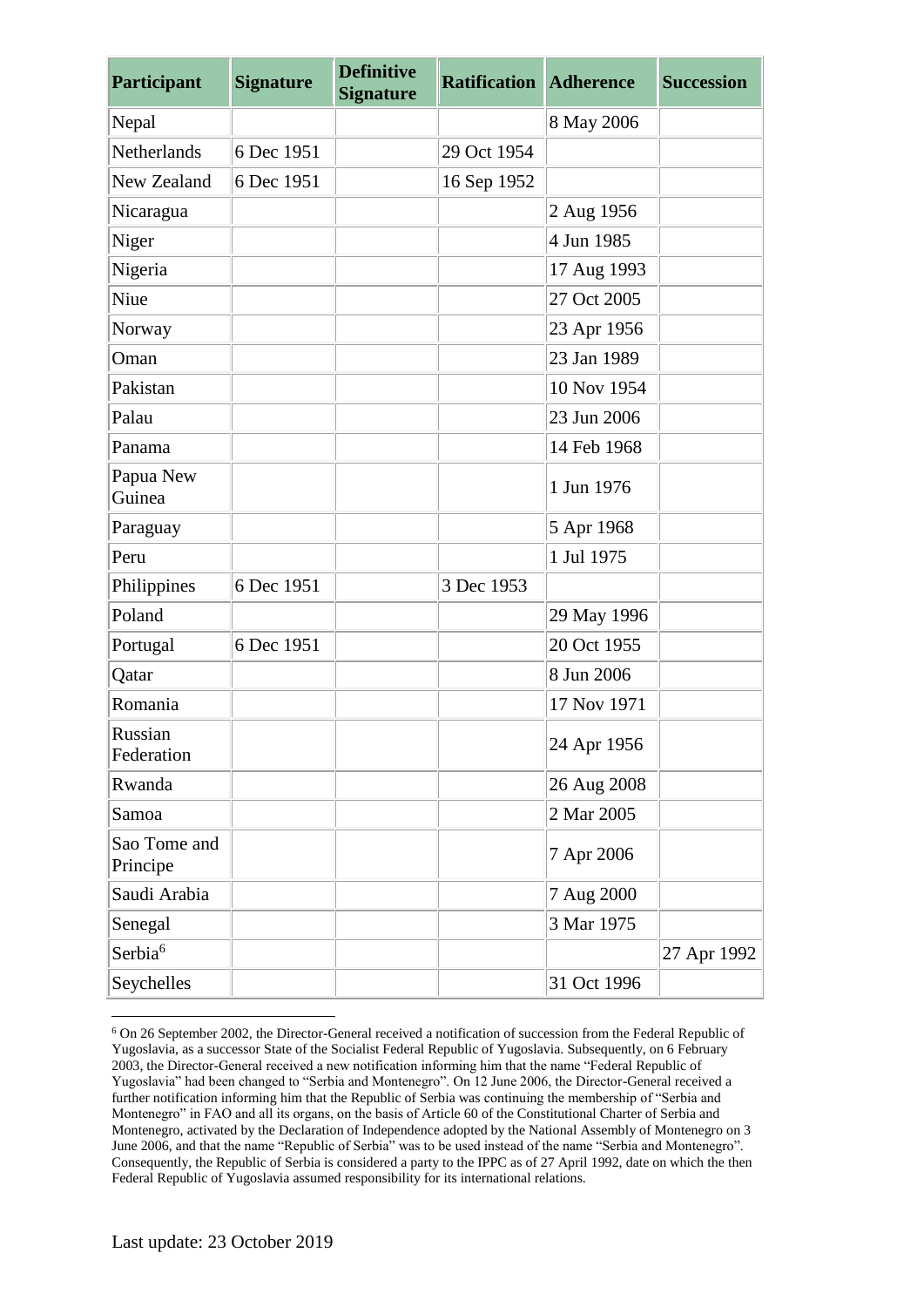| Participant                                        | <b>Signature</b> | <b>Definitive</b><br><b>Signature</b> | <b>Ratification Adherence</b> |             | <b>Succession</b> |
|----------------------------------------------------|------------------|---------------------------------------|-------------------------------|-------------|-------------------|
| Sierra Leone                                       |                  |                                       |                               | 23 Jun 1981 |                   |
| Singapore                                          |                  |                                       |                               | 18 Aug 2010 |                   |
| Slovakia                                           |                  |                                       |                               | 24 Mar 2006 |                   |
| Slovenia                                           |                  |                                       |                               | 27 May 1998 |                   |
| Solomon<br><b>Islands</b>                          |                  |                                       |                               | 18 Oct 1978 |                   |
| South Africa                                       | 6 Dec 1951       |                                       | 21 Sep 1956                   |             |                   |
| South Sudan                                        |                  |                                       |                               | 6 Dec 2013  |                   |
| Spain                                              | 10 Dec 1951      |                                       | 18 Feb 1952                   |             |                   |
| Sri Lanka                                          | 7 Dec 1951       |                                       | 12 Feb 1952                   |             |                   |
| Saint Kitts and<br><b>Nevis</b>                    |                  |                                       |                               | 17 Apr 1990 |                   |
| Saint Lucia                                        |                  |                                       |                               | 23 Oct 2002 |                   |
| <b>Saint Vincent</b><br>and the<br>Grenadines      |                  |                                       |                               | 15 Nov 2001 |                   |
| Sudan                                              |                  |                                       |                               | 16 Jul 1971 |                   |
| Suriname <sup>7</sup>                              | 29 Oct 1954      |                                       |                               |             | 22 Apr 1977       |
| Sweden                                             | 11 Dec 1951      |                                       | 30 May 1952                   |             |                   |
| Switzerland                                        | 6 Dec 1951       |                                       | 26 Sep 1996                   |             |                   |
| Syrian Arab<br>Republic                            |                  |                                       |                               | 5 Nov 2003  |                   |
| Tajikistan                                         |                  |                                       |                               | 4 Oct 2010  |                   |
| Thailand                                           | 6 Dec 1951       |                                       | 16 Aug 1978                   |             |                   |
| The Former<br>Yugoslav<br>Republic of<br>Macedonia |                  |                                       |                               | 9 Aug 2004  |                   |
| Togo                                               |                  |                                       |                               | 2 Apr 1986  |                   |
| Tonga                                              |                  |                                       |                               | 23 Nov 2005 |                   |
| Trinidad and<br>Tobago                             |                  |                                       |                               | 30 Jun 1970 |                   |
| Tunisia                                            |                  |                                       |                               | 22 Jul 1971 |                   |
| Turkey                                             |                  |                                       |                               | 29 Jul 1988 |                   |
| Tuvalu                                             |                  |                                       |                               | 15 Dec 2006 |                   |
| Uganda                                             |                  |                                       |                               | 29 Aug 2007 |                   |

<sup>&</sup>lt;u>.</u> <sup>7</sup> On 22 April 1977, the Director-General received from Suriname a formal declaration of succession stating that Suriname considers itself bound by the Convention, which had been previously declared applicable to Suriname by the Kingdom of the Netherlands, and that it accepts the rights and obligations arising therefrom.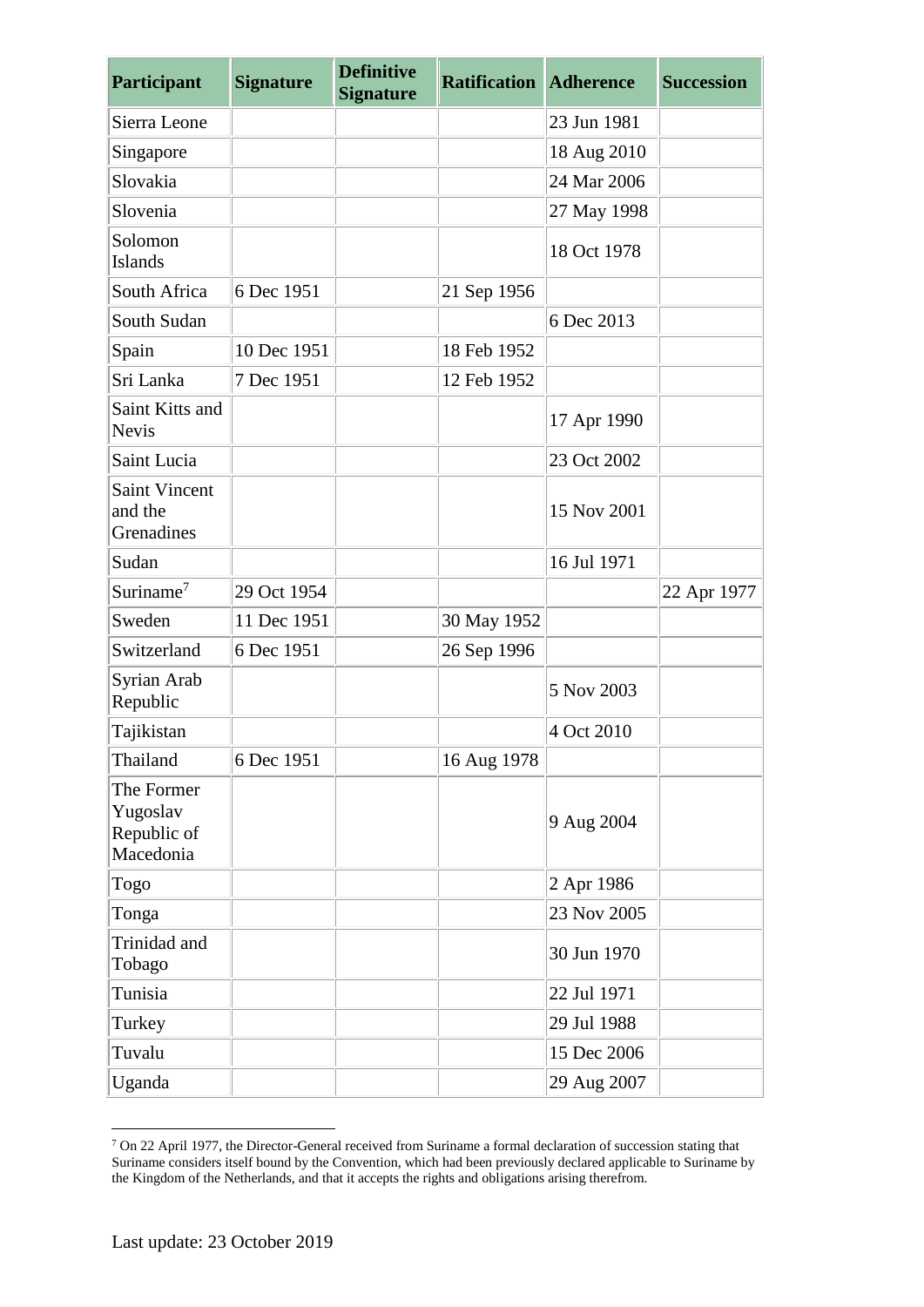| Participant                                     | <b>Signature</b> | <b>Definitive</b><br><b>Signature</b> | <b>Ratification Adherence</b> |             | <b>Succession</b> |
|-------------------------------------------------|------------------|---------------------------------------|-------------------------------|-------------|-------------------|
| Ukraine                                         |                  |                                       |                               | 31 May 2006 |                   |
| <b>United Arab</b><br>Emirates                  |                  |                                       |                               | 2 Apr 2001  |                   |
| United<br>Kingdom <sup>8</sup>                  | 6 Dec 1951       |                                       | 7 Sep 1953                    |             |                   |
| United<br>Republic of<br>Tanzania               |                  |                                       |                               | 21 Feb 2005 |                   |
| <b>United States</b><br>of America <sup>9</sup> | 6 Dec 1951       |                                       | 18 Aug 1972                   |             |                   |
| Uruguay                                         | 30 Apr 1952      |                                       |                               | 15 Jul 1970 |                   |
| Vanuatu                                         |                  |                                       |                               | 2 Aug 2007  |                   |
| Venezuela,<br><b>Bolivarian</b><br>Republic of  |                  |                                       |                               | 12 May 1966 |                   |
| Viet Nam                                        |                  |                                       |                               | 22 Feb 2005 |                   |
| $Y$ emen $10$                                   |                  |                                       |                               | 20 Dec 1990 |                   |
| Zambia                                          |                  |                                       |                               | 24 Jun 1986 |                   |
| Zimbabwe                                        |                  |                                       |                               | 30 Nov 2012 |                   |

## **Declarations and Reservations**

## **Cuba (Declaration and reservation made upon ratification):**

#### **Declaration**

<u>.</u>

*"... the provisions contained in Article XI of the International Plant Protection Convention are contrary to the Declaration on the granting of independence to colonial countries and peoples (United Nations General Assembly Resolution 1514 of 14 December 1960) which* 

<sup>10</sup> On 22 May 1990 the Yemen Republic and the People's Democratic Republic of Yemen merged into a single State known as "Republic of Yemen". In a communication of 19 May 1990 addressed to the United Nations Secretary-General, the Ministers of Foreign Affairs of the Yemen Arab Republic and of the People's Democratic Republic of Yemen stated: "*all treaties and agreements concluded between either the Yemen Arab Republic or the People's Democratic Republic of Yemen and other States and international organizations in accordance with international law which are in force on 22 May 1990 will remain in effect and international relations existing on 22 May 1990 between the People's Democratic Republic of Yemen and the Yemen Arab Republic and other States will continue*". As a result of this declaration, in the present document, in case of an Agreement to which both the Yemen Arab Republic and the People's Democratic Republic of Yemen were parties, the date of acceptance or signature chosen is the one which either the Yemen Arab Republic or the People's Democratic Republic of Yemen accepted/signed first.

<sup>8</sup> Extended to Isle of Man and Jersey on 1 October 1953 and to the Bailiwick of Guernsey on 9 March 1966. The new revised text of the Convention (1997) extended to the Bailiwick of Guernsey, the Bailiwick of Jersey and the Isle of Man.

<sup>9</sup> Extended upon ratification to all territories for whose international relations the United States of America is responsible.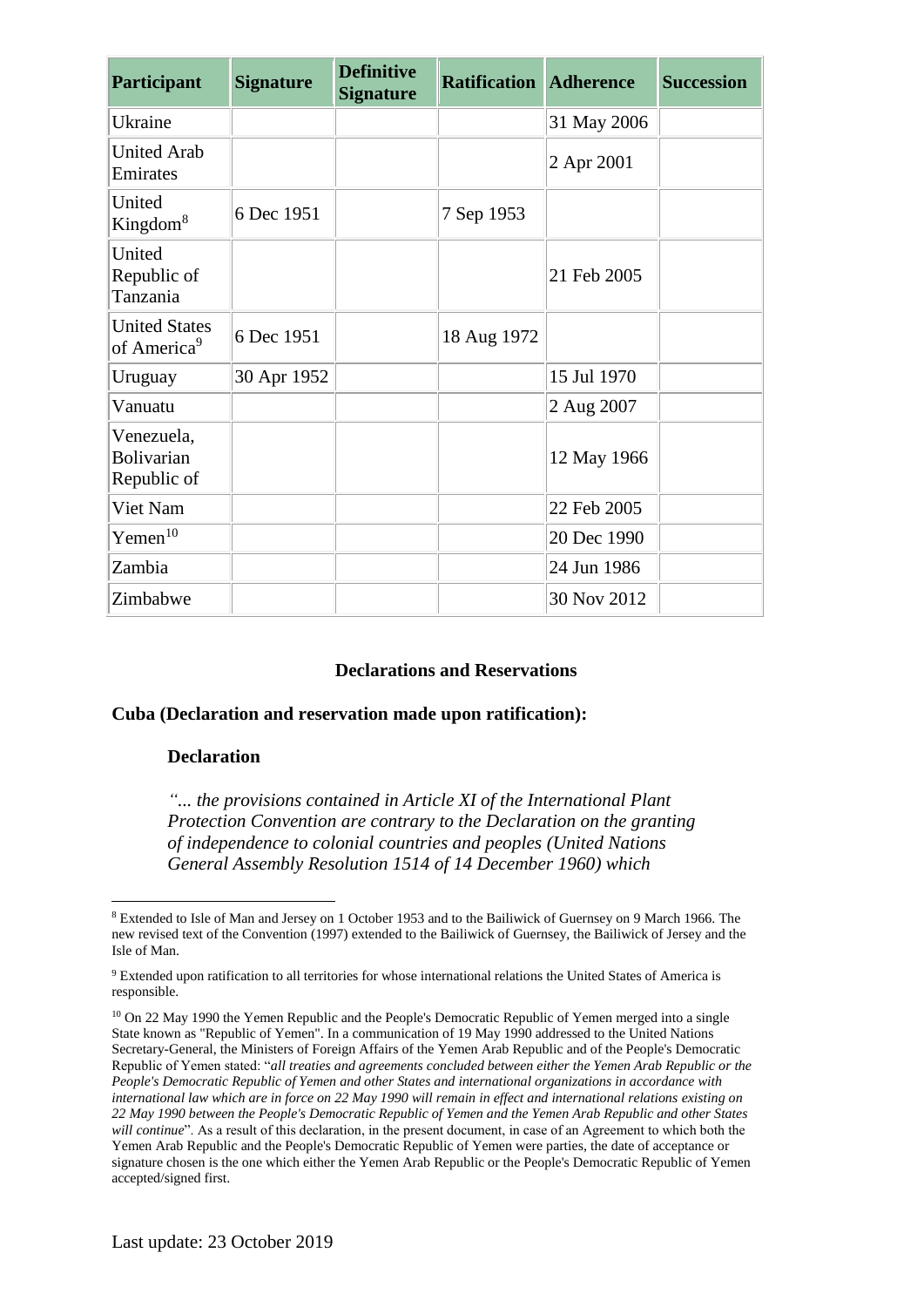*proclaims the necessity of bringing to a speedy and unconditional end colonialism in all forms and manifestations."*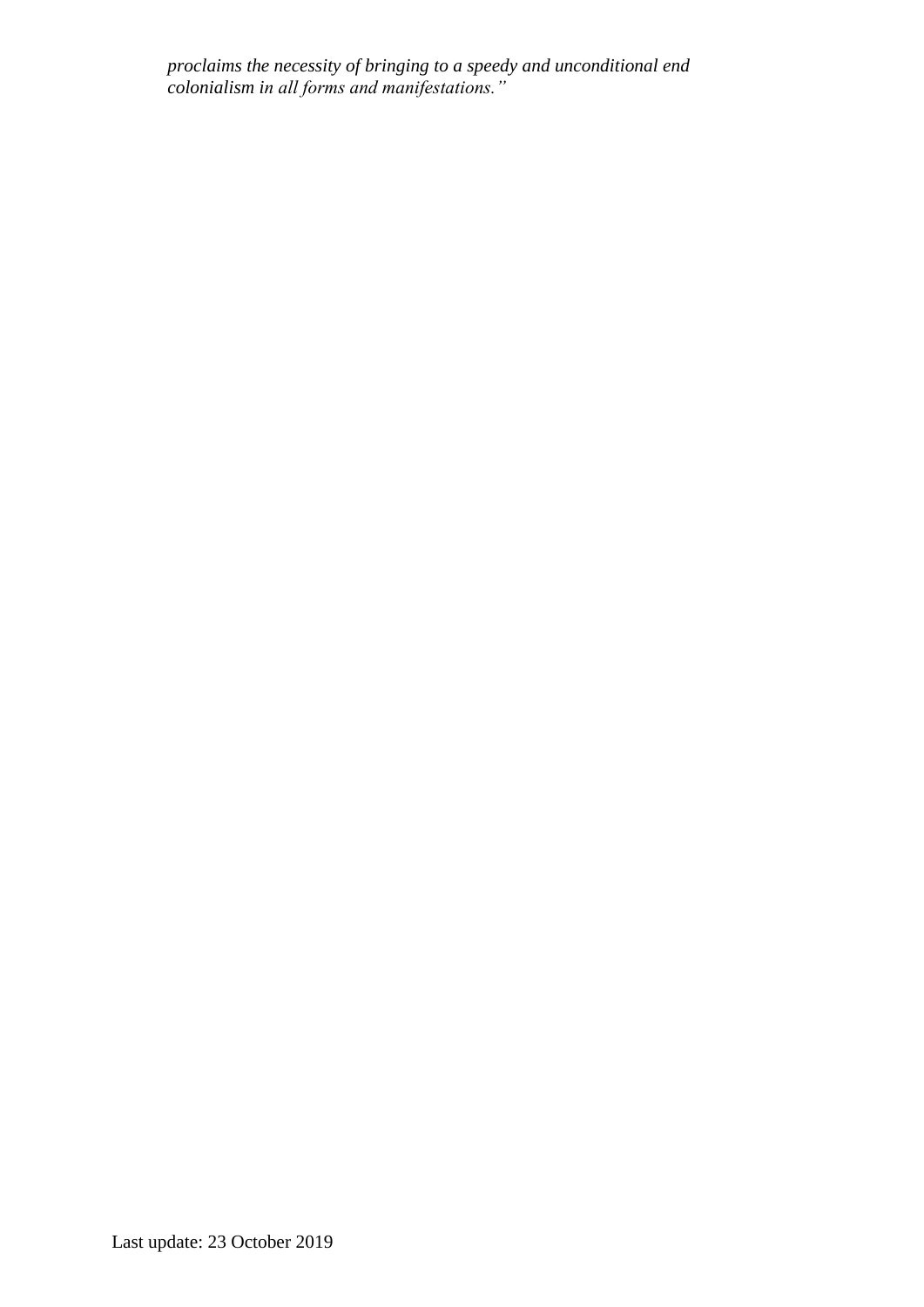### **Reservation**

*"... Cuba does not consider itself bound by the provisions in Article IX, believing that any differences in interpretation or implementation of the convention between parties must be solved by direct negotiation through diplomatic channels."*

## **Germany, Federal Republic of (Declaration made upon ratification):**

*The International Plant Protection Convention "... shall also extend to the Land Berlin as from the same date on which it will come into force in respect of the Federal Republic of Germany."*

#### **Romania (Declaration made upon adherence):**

*"(a) The cabinet of the Socialist Republic of Romania considers the continued status of dependence of certain territories referred to in the provisions of Article XI of the Convention incompatible with the Charter of the United Nations or other instruments adopted by the United Nations on the granting of independence to colonial countries and peoples, including the Declaration on Principles of International Law concerning Friendly Relations and cooperation among States in accordance with the Charter of the United Nations, unanimously adopted by Resolution 2625 (XXV) of 24 October 1970 of the General Assembly of the United Nations which solemnly proclaims that 'every State has the duty to promote realization of the principle of equal rights and self-determination of peoples' in order to put an end to colonialism quickly.*

*(b) The Government of the Socialist Republic of Romania considers the accession of the 'Republic of Korea' to the International Plant Protection Convention concluded in Rome on 6 December 1951 illegal because the authorities of South Korea cannot under any circumstances act in the name of Korea."*

## **United States of America accepted the amended Convention (1997) subject to the following understandings:**

*"(1) RELATIONSHIP TO OTHER INTERNATIONAL AGREEMENTS. - The United States understands that nothing in the amended Convention is to be interpreted in a manner inconsistent with, or alters the terms or effect of, the World Trade Organization Agreement on the Application of Sanitary or Phytosanitary Measures (SPS Agreement) or other relevant international agreements.*

*(2) AUTHORITY TO TAKE MEASURES AGAINST PESTS.* - *The United States understands that nothing in the amended Convention limits the authority of the United States, consistent with the SPS Agreement, to take sanitary or phytosanitary measures against any pest to protect the environment or human, animal, or plant life or health.*